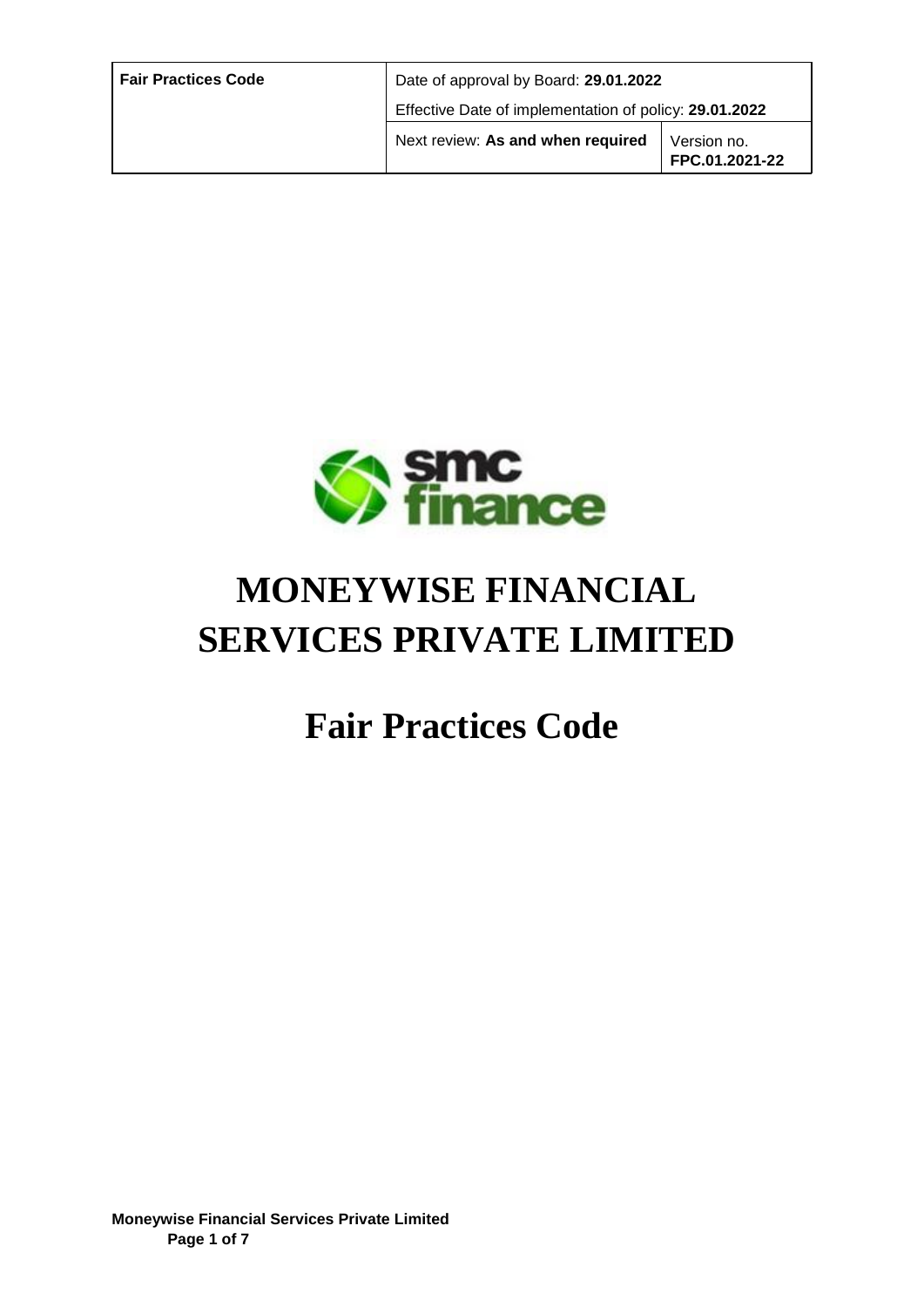| <b>Fair Practices Code</b> | Date of approval by Board: 29.01.2022<br>Effective Date of implementation of policy: 29.01.2022 |                               |
|----------------------------|-------------------------------------------------------------------------------------------------|-------------------------------|
|                            |                                                                                                 |                               |
|                            | Next review: As and when required                                                               | Version no.<br>FPC.01.2021-22 |

#### **1. SCOPE**

#### **1.1 Background**

**Moneywise Financial Services Private Limited** ("**the Company"**) is a Systemically Important Non-Deposit taking Non-Banking Financial Company (NBFC-ND-SI).

In accordance with the "Guidelines on Fair Practices Code" prescribed by the Reserve Bank of India ("RBI") under **Non-Banking Financial Company- Systemically Important Non-Deposit taking Company and Deposit taking Company (Reserve Bank) Directions, 2016** ("RBI Directions"), the Company, being an NBFC, is required to adopt the Fair Practices Code (**"FPC"** or **"Code"**) with the approval of the Board of Directors.

#### **1.2 Objectives of the Fair Practices Code**

The Fair Practices Code is aimed to provide to the customers effective overview of practices, which will be followed by the Company in respect to the financial facilities and services offered by it to its customers. The Code will facilitate the customers to take informed decisions in respect of the financial facilities and services to be availed by them and will apply to all the products and services offered by the Company.

The Company, as a responsible corporate citizen, believes in fair and transparent practices at all stages of customer service viz. loan application, loan appraisal, loan disbursement, loan recovery, customer servicing and customer grievances.

Primary objectives of the Code are as under:

- a) To promote good and fair practices by setting minimum standards to be followed while doing lending business and while dealing with customers;
- b) To increase transparency so that the customers can have better understanding of the products/services being offered by the Company;
- c) To promote a fair and cordial relationship between customers and the Company.

#### **1.3 Policy Approval**

The Policy and any significant changes therein shall be approved by the Board of Directors.

#### **1.4 Applicability and Effective Date**

All the employees of the Company, while dealing with customers, will have to ensure adherence with the Code.

This Policy shall be effective from the date of approval of this policy and supersede all previous versions of FPC.

#### **1.5 Review of Policy**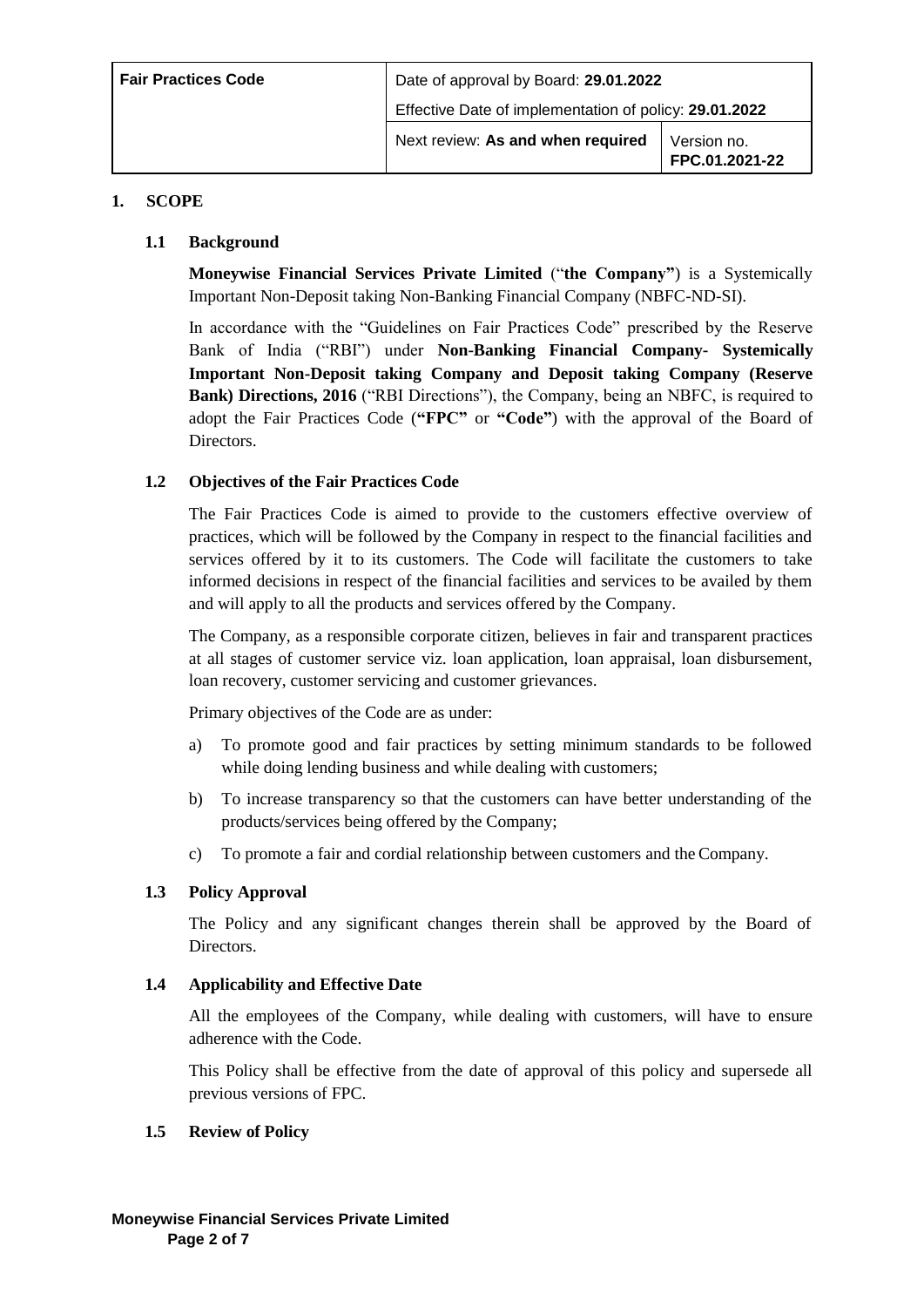| <b>Fair Practices Code</b> | Date of approval by Board: 29.01.2022<br>Effective Date of implementation of policy: 29.01.2022 |                               |
|----------------------------|-------------------------------------------------------------------------------------------------|-------------------------------|
|                            |                                                                                                 |                               |
|                            | Next review: As and when required                                                               | Version no.<br>FPC.01.2021-22 |

The Policy shall be reviewed as and when required by the applicable rules and regulations.

#### **2. FAIR PRACTICES STANDARDS**

#### **The Company and its employees will follow the following Fair Practices standards:**

#### **2.1 Applications for loans and their processing**

- a) The Company will provide all required communications to its borrower in English or a language as understood by the borrower;
- b) All loan application forms will contain necessary information which affects the interest of the borrower, so that a meaningful comparison with the terms and conditions offered by other NBFCs can be made and informed decision can be taken by the borrower. The application form will also list standard documents to be submitted with it. However, the Company, based on its internal credit/ policy requirements, may seek other documents from the borrower as it may deemfit;
- c) The Company will provide acknowledgement on receipt of a loan application, with the timeframe within which the application would be disposed-off;
- *d)* If the Company deems necessary, it shall verify the details mentioned by the customer in the loan application by contacting the customer at his/ her residence and/or business addressees through agencies/ representatives appointed by it for the purpose; *and*
- e) The Company, at its sole discretion, will evaluate the proposal based on the documents/ information provided by the borrower, the information available with it and after verifying the credit worthiness of the borrower.

#### **2.2 Loan Appraisal and Terms and Conditions.**

- a) If the Company decides to sanction a loan, it will convey in writing important terms and conditions to the borrower, in the vernacular language or a language understood by the borrower, information with respect to the amount of loan sanctioned along with other important terms and conditions including annualized rate of interest, method of application, prepayment charges etc.
- b) The Company will also keep acceptance of these terms and conditions by the borrower on its record;
- c) The penal interest charged for late repayment shall be mentioned in bold in the loan agreement;
- *d)* A copy of the loan agreement along with a copy each of all enclosures quoted in the loan agreement, will be furnished to every borrower at the time of disbursement of loan; *and*
- e) The Company shall not charge foreclosure charges/ pre-payment penalties on all floating rate term loans sanctioned to the individual borrowers.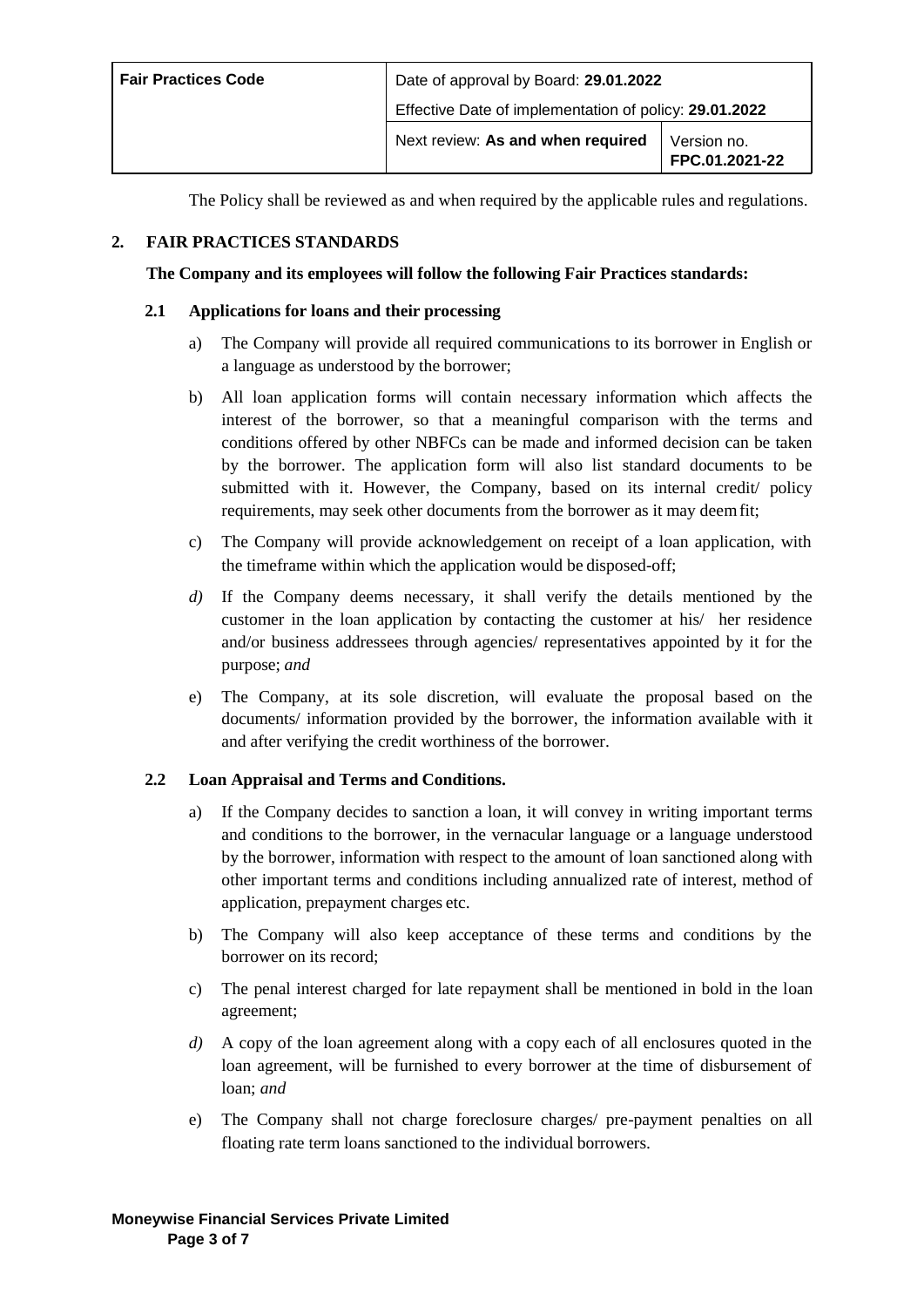| <b>Fair Practices Code</b> | Date of approval by Board: 29.01.2022                  |                               |
|----------------------------|--------------------------------------------------------|-------------------------------|
|                            | Effective Date of implementation of policy: 29.01.2022 |                               |
|                            | Next review: As and when required                      | Version no.<br>FPC.01.2021-22 |

#### **2.3 Rate of Interest Charged by the Company**

- a) To determine rate of interest applicable to loans and advances, the Company will adopt a Policy/ Model for Determination of Interest Rates, after factoring relevant elements such as cost of funds, margin, risk premium, security, tenor etc.;
- b) The range for Rate of Interest and broad approach for gradation of risks will also be made available on the Company's website;
- c) The information regarding the Rate of Interest and other charges of the Company will also be disclosed in the application form and sanction letter;
- *d)* The rate of interest shall be on annualized basis; *and*
- e) For floating rate loan products, the Benchmark Floating Reference Rate shall be published on website of the Company and shall be updated whenever there is a change in the rates of interest.

#### **2.4 Disbursement of Loans Including Changes in Terms and Conditions**

- a) Changes in the terms and conditions relating to the loan facility (which are deemed adverse for the borrower) shall be informed to the borrower in writing;
- b) Revision in the terms relating to interest rates and other charges shall be implemented with prospective effect unless agreed with customer is writing;
- c) In case of receipt of request from the borrower for transfer of borrowal account, the consent or otherwise i.e. objection of the Company, if any, shall be conveyed within 21 days from the date of receipt of request. Such transfer shall be as per transparent contractual terms in consonance with law.

#### **2.5 Collection/ Recovery of Dues**

- a) The Company's decision to recall / accelerate payment or performance under the loan agreement or seeking additional securities shall be in consonance with the loan agreement signed with the borrower;
- b) If any recovery proceedings need to be initiated, these shall be conducted in accordance with the legally valid rights available to the Company.
- c) The Company will not resort to coercive measures for recovery of loan;
- d) The Company, wherever applicable, will have built in a legally enforceable repossession clause, with required provisions, in the loan agreement;
- e) The Company, in the event of default by the borrower or trigger of prescribed event, will have the right to take possession of the security (given by the borrower for availing the loan facility) by giving notice to the Borrower in accordance with the terms and conditions of the Loan Agreement;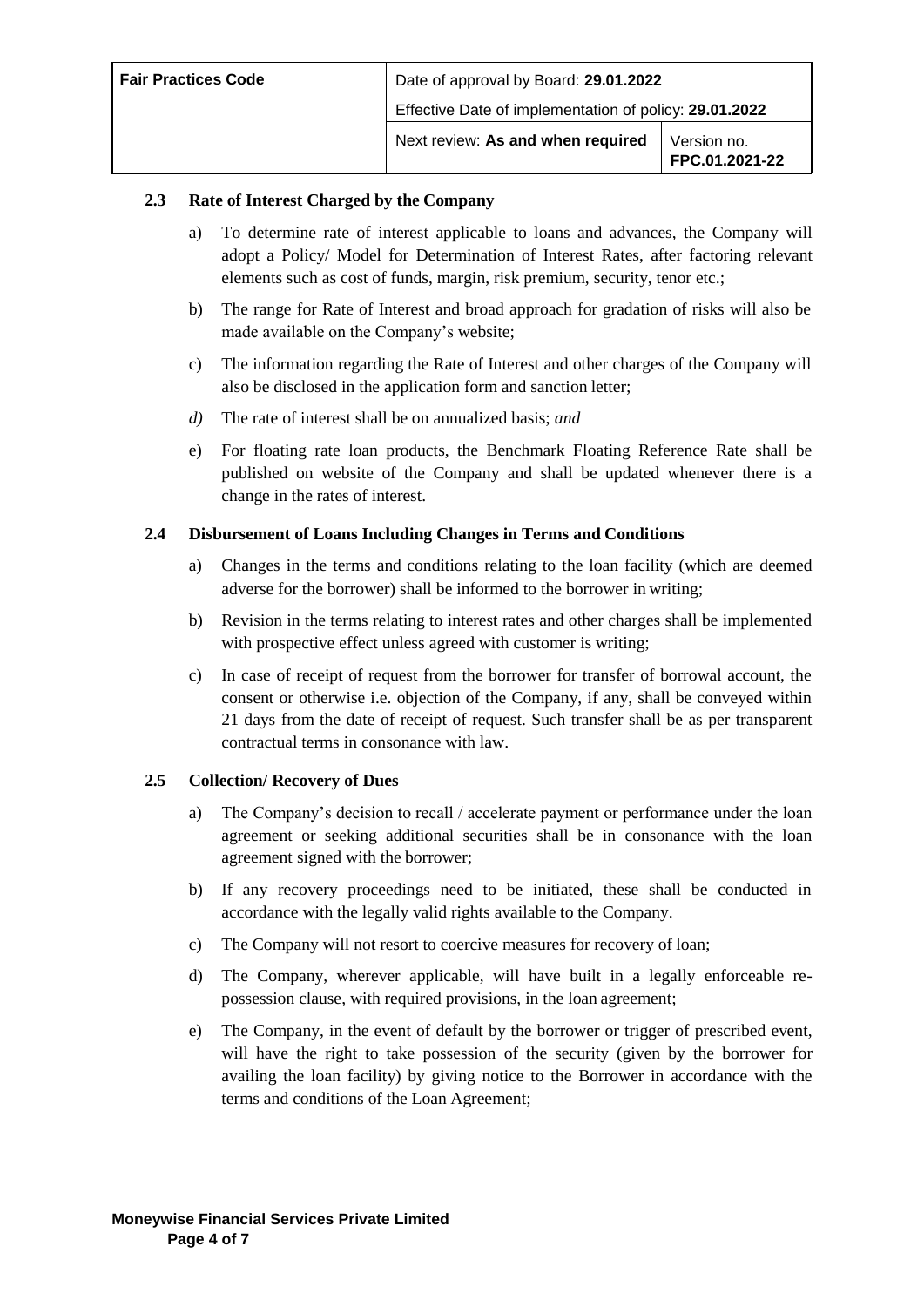| <b>Fair Practices Code</b> | Date of approval by Board: 29.01.2022                  |                               |
|----------------------------|--------------------------------------------------------|-------------------------------|
|                            | Effective Date of implementation of policy: 29.01.2022 |                               |
|                            | Next review: As and when required                      | Version no.<br>FPC.01.2021-22 |

f) The Company will release all securities on repayment of all dues or on realization of the outstanding amount of loan subject to any legitimate right or lien for any other claim the Company may have against borrower. If such right of set off is to be exercised, the borrower will be given notice about the same with full particulars about the remaining claims and the conditions under which the Company is entitled to retain the securities till the relevant claim is settled/ paid.

#### **2.6 Privacy and Confidentiality**

The Company will implement adequate framework for protecting/ maintaining privacy of the data/ information gathered from the borrower.

#### **2.7 Grievance Redressal Mechanism**

The Company will implement a suitable mechanism for receiving and addressing complaints from their customers with specific emphasis on resolving such complaints expeditiously and in a fair manner. The mechanism will be as under:

- a) **Channels to register a complaint:** Any customer having a grievance/ complaint/ feedback with respect to the product and services offered by the Company may write to the Company through any of the following channels: i) **Call** at 011-30111000
	- ii) **Email**[-nbfccare@smcfinance.com](mailto:Email-nbfccare@smcfinance.com)
	- iii) **Letter at the address** Moneywise Financial Services Private Limited, 11/6B, 2nd Floor, Pusa Road, NewDelhi
- b) **How a query/ complaint should be made:** The aggrieved borrower is requested to provide necessary loan details *i.e. Loan Account Number, Details of Feedback/ Suggestion/ Complaint and valid Contact Information including phone no. & e-mail ID* while providing their feedback or lodging complaint with the Company.
- c) **When should customer expect a reply-** As a query/ complaint may be unique in nature, the resolution of complaint may take up to 4 weeks after internal inquiry. The customer will be made aware in case of any delay expected.
- d) **Escalation within the Company-** The name and contact details of the Grievance Redressal Officer who can be approached by the public for resolution of complaints against the Company are mentioned below:
	- (i) Name of Grievance Redressal Officer- Mr. Arun Kumar Mehta
	- (ii) Email: [gro@smcfinance.com](mailto:gro@smcfinance.com)
	- (iii) Phone no.: 011-30111000 Extn- 8644/8642/442
	- (iv) Office Address: 11/6B, 2nd Floor, Shanti Chamber, PUSA Road, NewDelhi
- e) **Escalation to the Reserve Bank of India-** If reply is not received from the Company or the customer remains dissatisfied with the reply of the Company within a period of one month, apart from filing complaint before the Ombudsman appointed by the RBI as per the Ombudsman Scheme November 12, 2021 vide circular no. CEPD. PRD.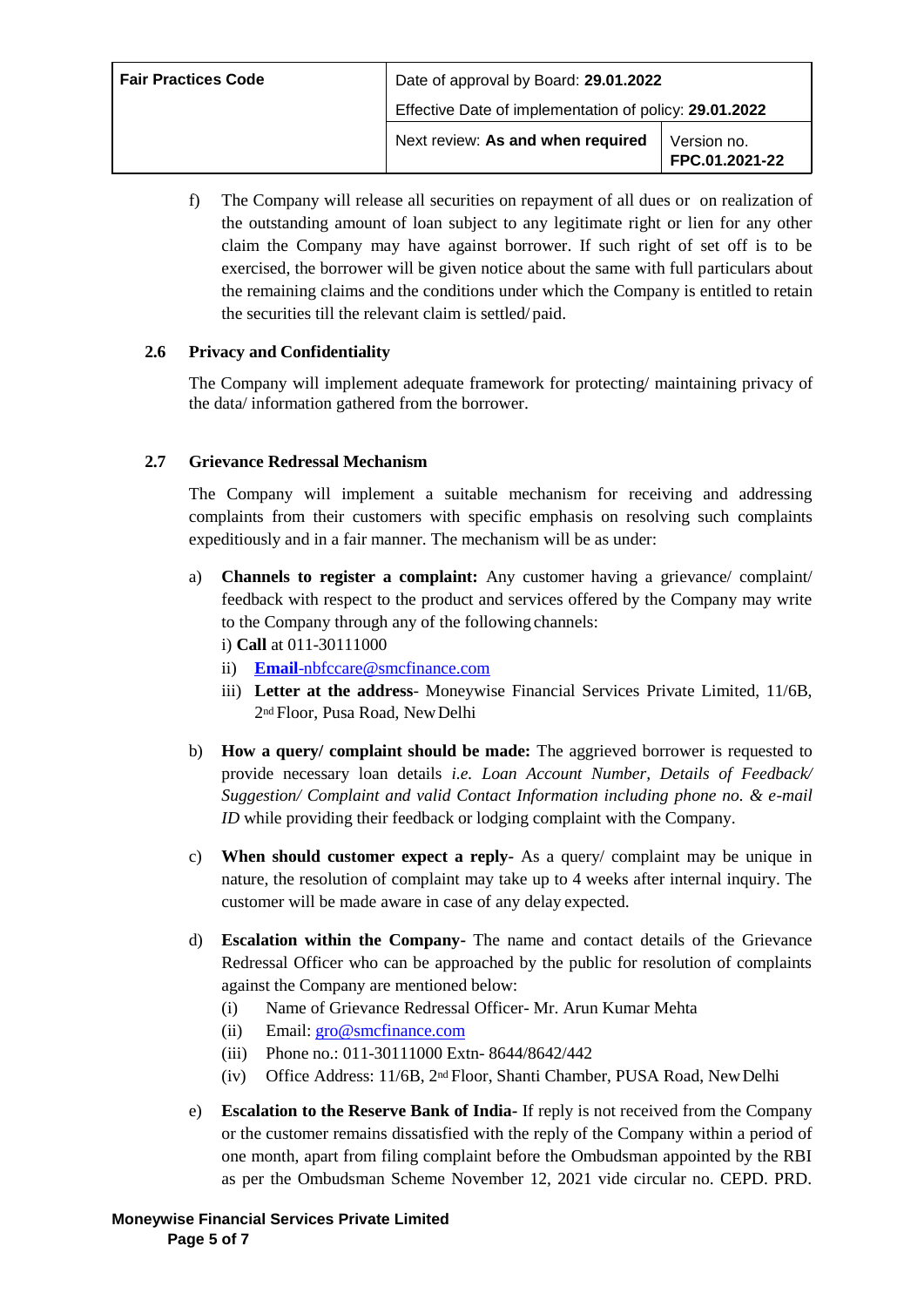| <b>Fair Practices Code</b> | Date of approval by Board: 29.01.2022                  |                               |
|----------------------------|--------------------------------------------------------|-------------------------------|
|                            | Effective Date of implementation of policy: 29.01.2022 |                               |
|                            | Next review: As and when required                      | Version no.<br>FPC.01.2021-22 |

No. S873/13.01.001/2021-22, the customer may appeal to the Officer-in-Charge of Centralised Receipt and Processing Centre (CRPC), RBI. The contact details of Centralised Receipt and Processing Centre (CRPC), RBI are given below:-

**Centralised Receipt and Processing Centre (CRPC), Reserve Bank of India, 4th Floor, Sector 17, Chandigarh – 160017 Email ID** – [crpc@rbi.org.in](mailto:crpc@rbi.org.in) **Website**- https://cms.rbi.org.in

#### **2.8 Ombudsman Scheme**

- a) The Company will appoint Principal Nodal Officer(s) (PNO) and Nodal Officer(s) (NO) as required under the Ombudsman Scheme.
- b) The PNO/NO shall be responsible, inter alia, for representing the Company before the Ombudsman and the Appellate Authority under the Ombudsman Scheme.
- c) The Grievance Redressal Officer (GRO) will act as PNO at the Head Office of the Company and shall be responsible for coordinating and liaising with the Customer Education and Protection Department (CEPD), RBI, Central Office.
- d) The Company will display prominently, for the benefit of their customers, at its branches/ places where business is transacted, the name and contact details (telephone number and email address) of the GRO/  $PNO(s)/NOs$  and the name and contact details of the Ombudsman, who can be approached by the customer.
- e) In accordance with the Ombudsman Scheme, the Company will prominently display the salient features of the Scheme (in English, Hindi and Vernacular language) at all its offices and branches in such a manner that a person visiting the office or branch has easy access to the information.
- f) All the above details along with a copy of the Ombudsman Scheme will also be prominently displayed on the website of the Company.

#### **2.9 General**

- a) The Company shall not discriminate between the customers on the basis of age, race, caste, gender, marital status, religion, or disability. However, this shall not preclude the Company from instituting or participating in schemes framed for different sections and age groups of the society.
- b) The Company shall refrain from interference in the affairs of the borrower except for the purposes provided in the terms and conditions of the loan agreement. However, if any information not previously disclosed by the borrower comes to its notice, the Company may take any suitable action as per its discretion.